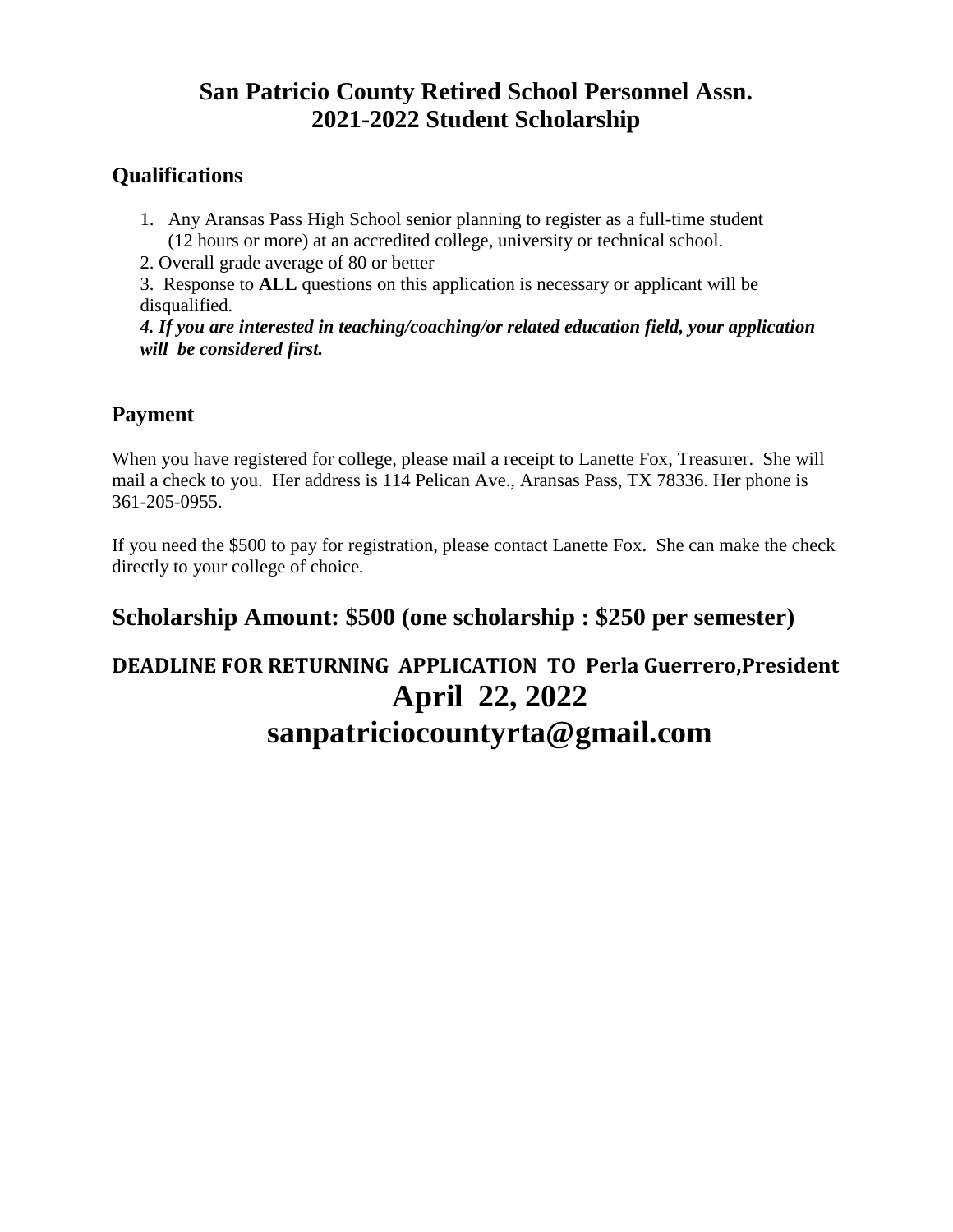## **San Patricio County Retired School Personnel Assn. Scholarship Application Form**

| Describe your family: (names, occupations, age, etc)   |                                                                                                                                                                                                                                                                                                              |                   |
|--------------------------------------------------------|--------------------------------------------------------------------------------------------------------------------------------------------------------------------------------------------------------------------------------------------------------------------------------------------------------------|-------------------|
|                                                        |                                                                                                                                                                                                                                                                                                              |                   |
|                                                        |                                                                                                                                                                                                                                                                                                              |                   |
|                                                        | ,我们也不能在这里的时候,我们也不能在这里的时候,我们也不能会在这里的时候,我们也不能会在这里的时候,我们也不能会在这里的时候,我们也不能会在这里的时候,我们也不                                                                                                                                                                                                                            |                   |
|                                                        |                                                                                                                                                                                                                                                                                                              |                   |
|                                                        | Check the box that most accurately describes your family's estimated yearly income from all sources:                                                                                                                                                                                                         |                   |
| 5,000 to 15,000                                        | 15,000 to 25,000                                                                                                                                                                                                                                                                                             | 25,000 to 35,000  |
| 35,000 to 45,000                                       | 45,000 to 55,000                                                                                                                                                                                                                                                                                             | 55,000 to 65,000  |
| over 65,000                                            |                                                                                                                                                                                                                                                                                                              |                   |
|                                                        |                                                                                                                                                                                                                                                                                                              |                   |
| <b>EDUCATION PLANS:</b>                                |                                                                                                                                                                                                                                                                                                              |                   |
|                                                        |                                                                                                                                                                                                                                                                                                              |                   |
|                                                        |                                                                                                                                                                                                                                                                                                              |                   |
|                                                        |                                                                                                                                                                                                                                                                                                              |                   |
| Have you applied for any other scholarship? $\Box$ YES | N <sub>O</sub>                                                                                                                                                                                                                                                                                               | If so, list them: |
|                                                        |                                                                                                                                                                                                                                                                                                              |                   |
|                                                        |                                                                                                                                                                                                                                                                                                              |                   |
|                                                        | Did you apply for a FAFSA? $\Box$ YES $\Box$ NO If so, were you eligible? $\Box$ YES                                                                                                                                                                                                                         | NO                |
|                                                        | If so, for how much? $\frac{1}{2}$ $\frac{1}{2}$ $\frac{1}{2}$ $\frac{1}{2}$ $\frac{1}{2}$ $\frac{1}{2}$ $\frac{1}{2}$ $\frac{1}{2}$ $\frac{1}{2}$ $\frac{1}{2}$ $\frac{1}{2}$ $\frac{1}{2}$ $\frac{1}{2}$ $\frac{1}{2}$ $\frac{1}{2}$ $\frac{1}{2}$ $\frac{1}{2}$ $\frac{1}{2}$ $\frac{1}{2}$ $\frac{1}{2}$ |                   |
|                                                        | TO BE COMPLETEDED BY THE SCHOOL COUNSELOR(This can be sent by separate email:                                                                                                                                                                                                                                |                   |
|                                                        |                                                                                                                                                                                                                                                                                                              |                   |
|                                                        |                                                                                                                                                                                                                                                                                                              | GRADUATION PLAN   |
|                                                        |                                                                                                                                                                                                                                                                                                              | SAT/ACT scores    |